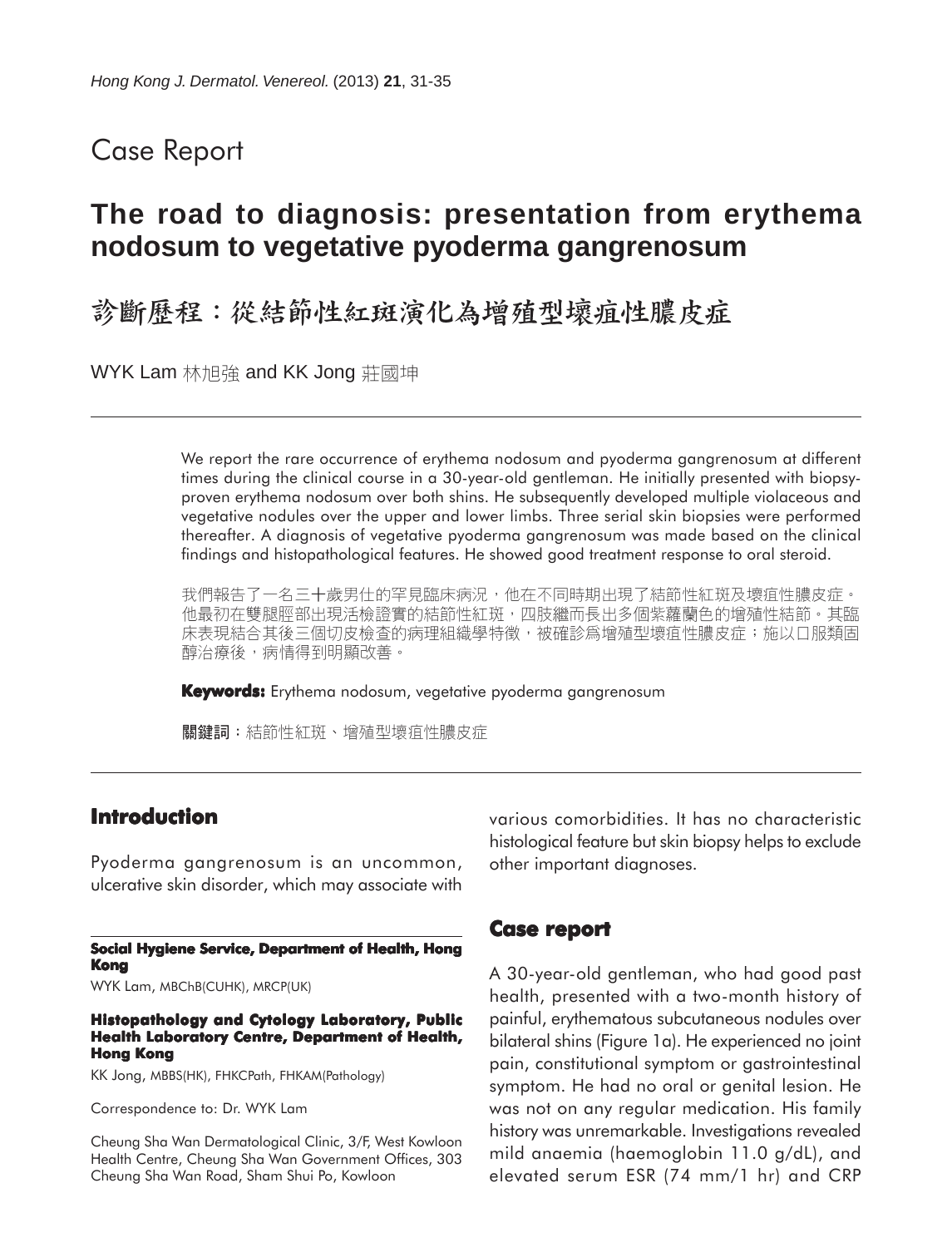(153 mg/L). Liver and renal function tests, antinuclear antibody, anti-extractable nuclear antigen antibody and anti-neutrophil cytoplasmic antibody were either normal or negative. The first incisional skin biopsy which was done over the right shin lesion showed septal panniculitis with granulomatous inflammation featuring epithelioid cells, multinucleated giant cells, neutrophils, eosinophils and lymphocytes (Figures 1b & 1c). There was a mild perivascular lymphocytic infiltrate in the dermis. Direct immunofluorescence study was negative. The clinical and histological features were compatible with erythema nodosum. The patient had poor treatment response to naproxen

250 mg twice daily. Screening by the chest clinic showed no evidence of tuberculosis infection.

One month later, he developed multiple hyperkeratotic and violaceous nodules over both forearms (Figure 2a) and had persistent fever. A second skin biopsy was done over the left forearm lesion and it showed multiple suppurative granulomas in the dermis (Figure 2b). Periodic acid-Schiff with diastase stain and Grocott's stain showed no fungus. Ziehl Neelsen and Wade-Fite stains revealed no acid-fast bacillus. The skin biopsy was negative for fungal and mycobacterial cultures.



**Figure 1.** (a) Erythematous subcutaneous nodule over the right shin. (b) Low power view shows septal panniculitis (septal thickening and periseptal inflammation) (H&E, original magnification x 25). (c) Inflammatory infiltrate rich in neutrophils (H&E, original magnification x 400).



**Figure 2.** (a) Hyperkeratotic and violaceous nodule over the right forearm. (b) Suppurative granuloma with neutrophilic abscess rimmed by histiocytes (H&E, original magnification x 200).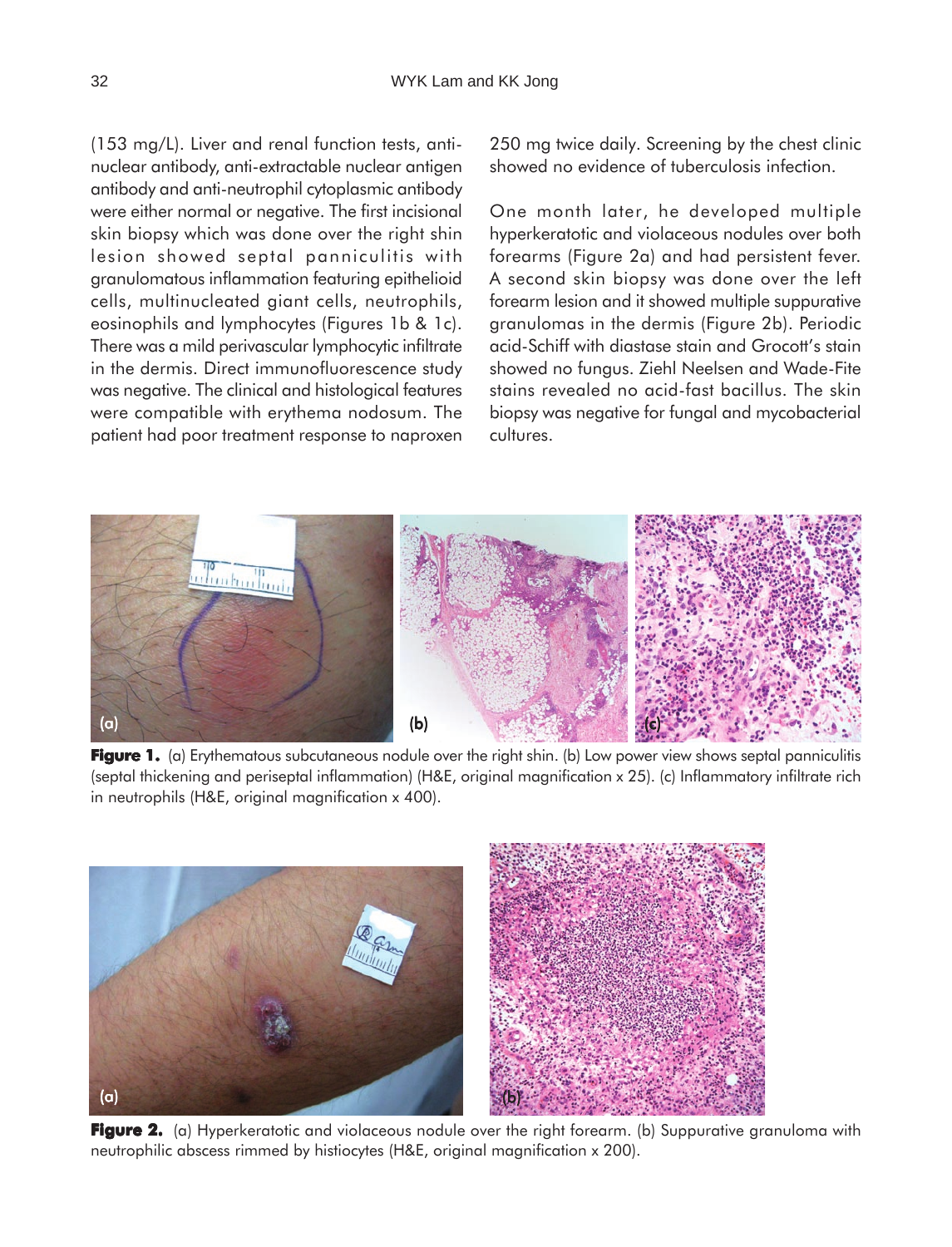The nodules then spread to the abdomen and bilateral lower legs. Lesions over both calves developed vegetative growth with ulcerations (Figure 3a). Differential diagnoses of these vegetative lesions included typical or atypical mycobacterial infection, deep fungal infection, viral wart, pyoderma vegetans, squamous cell carcinoma, malignant melanoma, cutaneous lymphoma and vasculitis. A third skin biopsy was undertaken over the left calf lesion which revealed pseudoepitheliomatous hyperplasia with multiple abscesses within the bulbous elongated rete ridges, dermis and subcutis. Abundant inflammatory granulation tissue infiltrated by neutrophils, mononuclear cells and a few multinucleated giant cells was present. The diagnosis of pyoderma gangrenosum was made.

The patient was treated with cyclosporin A 300 mg per day (3 mg/kg/day). However, he responded poorly to a 3-month course of cyclosporin A. A fourth skin biopsy was performed over the right calf lesion and it showed pseudoepitheliomatous hyperplasia, mixed inflammatory infiltrates (lymphocytes, histiocytes and polymorphs) in the dermis and some scarring in the lower dermis (Figures 3b & 3c). Clinicopathological correlation of all the findings supported the diagnosis of vegetative pyoderma

gangrenosum. He had no gastrointestinal symptom all along. Investigations revealed no evidence of rheumatological or haematological diseases. He was then given minocycline 100 mg twice daily for four weeks. In view of the poor response to minocycline, he was subsequently treated with oral prednisolone 60 mg daily. Rapid clinical improvement with healing of ulcers and thinning of vegetative lesions was observed after two weeks of prednisolone treatment. All lesions resolved with post-inflammatory hyperpigmentation and scars after administration of systemic steroid for two months (Figure 4). Prednisolone was gradually tailed off over five months.

## **Discussion**

Pyoderma gangrenosum is an uncommon, inflammatory neutrophilic dermatosis. Classic pyoderma gangrenosum presents as painful ulcer(s) with violaceous and undermined border. Other clinical variants include vesiculobullous/ bullous pyoderma gangrenosum, pustular pyoderma gangrenosum, peristomal pyoderma gangrenosum and vegetative pyoderma gangrenosum (superficial granulomatous pyoderma).





**Figure 3.** (a) A large vegetative and ulcerative mass over the left calf. (b) Pseudoepitheliomatous hyperplasia showing large, pale keratinocytes (H&E, original magnification x 200). (c) Scarring in the lower dermis (H&E, original magnification x 100).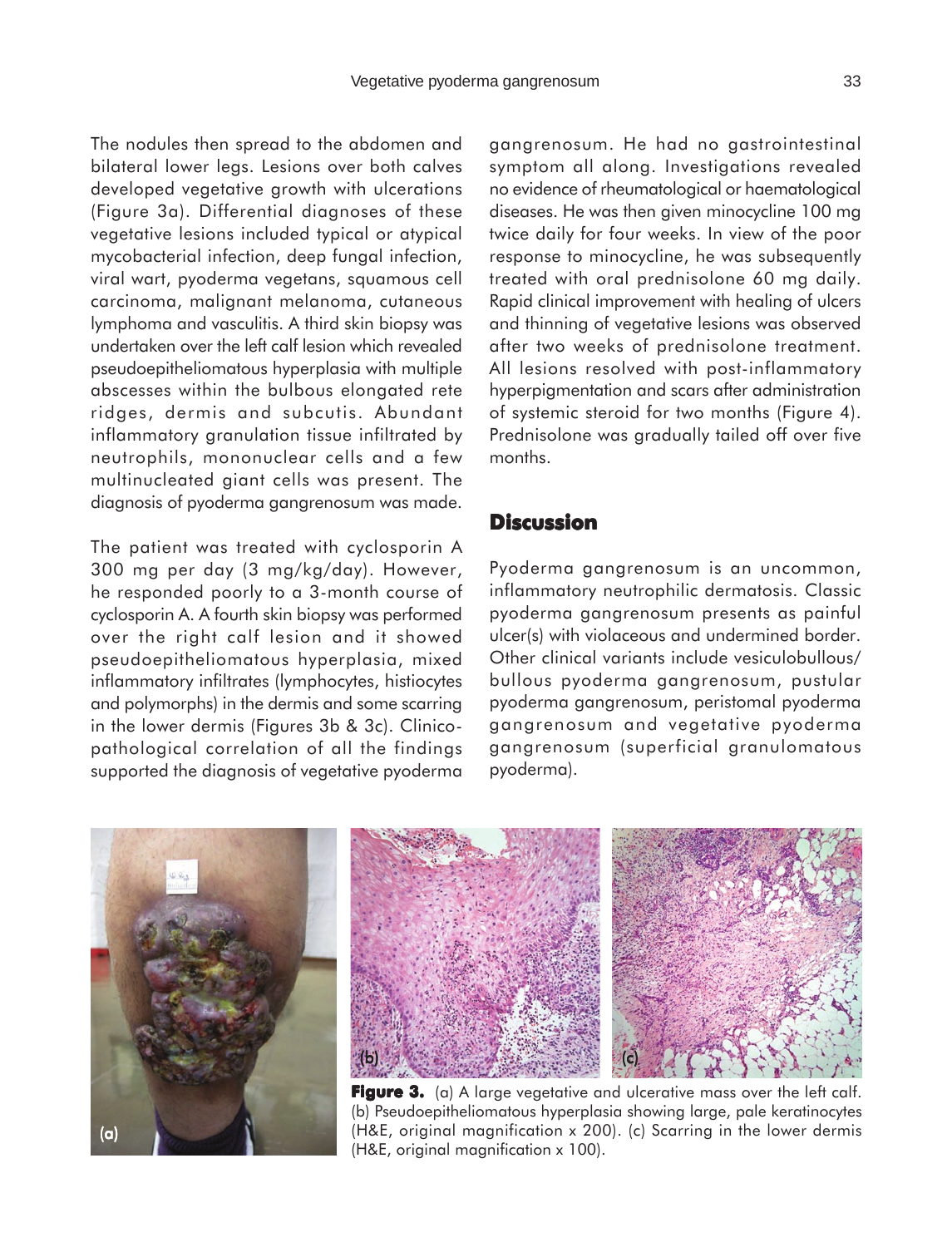

**Figure 4.** Lesions over the calves resolved with postinflammatory hyperpigmentation and scars.

In a review of 46 cases of vegetative pyoderma gangrenosum, the mean age of the patients was 50.2 (8-82) years and the male-to-female ratio was 1.2:1. The most common site of involvement was the trunk (52%), followed by the limbs (31%), face (9%), groin (5%) and scalp (2%). Many cases had multiple sites of involvement. Treatments given to these cases included oral and intralesional steroids, minocycline, dapsone and cyclosporin A. Complete remission was achieved within 6 months of treatment in 35% of the patients. The duration of disease ranged from 3 weeks to 12 years. There was no specific pattern of disease association. Of these patients, 18% had underlying medical conditions including chronic renal failure, diabetes mellitus, chronic lymphocytic leukaemia, paraproteinaemia, polymyalgia, splenectomy, rheumatoid arthritis, sarcoidosis, vitiligo, lichen planus, uterine myomata, cystic acne, scleritis, uveitis, polycythaemia rubra vera and Raynaud's phenomenon.1 The diagnosis of vegetative pyoderma gangrenosum is made by clinicopathological correlation and excluding other causes of suppurative granulomatous diseases

such as deep fungal or mycobacterial infections. There are no pathological features specific for vegetative pyoderma gangrenosum. Wilson-Jones et al reviewed 40 biopsies of patients with vegetative pyoderma gangrenosum and noted that focal neutrophilic abscesses of the papillary dermis with peripheral palisading histiocytes and foreign-body giant cells were common findings. Other features included pseudoepitheliomatous, vegetative hyperplasia and sinus tract formation.2

Both topical and systemic medications are used to treat pyoderma gangrenosum. Topical treatments include highly potent topical steroids with or without occlusion, intralesional steroid injection and topical tacrolimus.3,4 Minocycline has been reported to be effective.<sup>5</sup> Cyclosporin A  $(3-5 \text{ mg/kg/day})$  is another treatment option.<sup>3,4,6</sup> However, most patients require high dose oral prednisolone (1-2 mg/kg/day) for induction of remission.3,4,6 Infliximab has also been shown to be effective in the treatment of pyoderma gangrenosum in a randomised, double-blind, placebo-controlled trial.7 Our patient did not respond well to either minocycline or cyclosporin A, yet he showed a rapid response to oral steroid with all lesions subsiding within two months.

The association of erythema nodosum and pyoderma gangrenosum in the same patient has been reported in patients with Crohn's disease.<sup>8</sup> In a review study of 1015 patients with Crohn's disease,<sup>9</sup> only two patients have both erythema nodosum and pyoderma gangrenosum at different times of presentation. For our patient, biopsy-proven erythema nodosum was found in the initial presentation with subsequent development of pyoderma gangrenosum. Although he had no gastrointestinal symptoms suggestive of Crohn's disease, we need to monitor him carefully for the development of any evidence of inflammatory bowel disease in the future.

This report demonstrated a rare case of vegetative pyoderma gangrenosum with preceding erythema